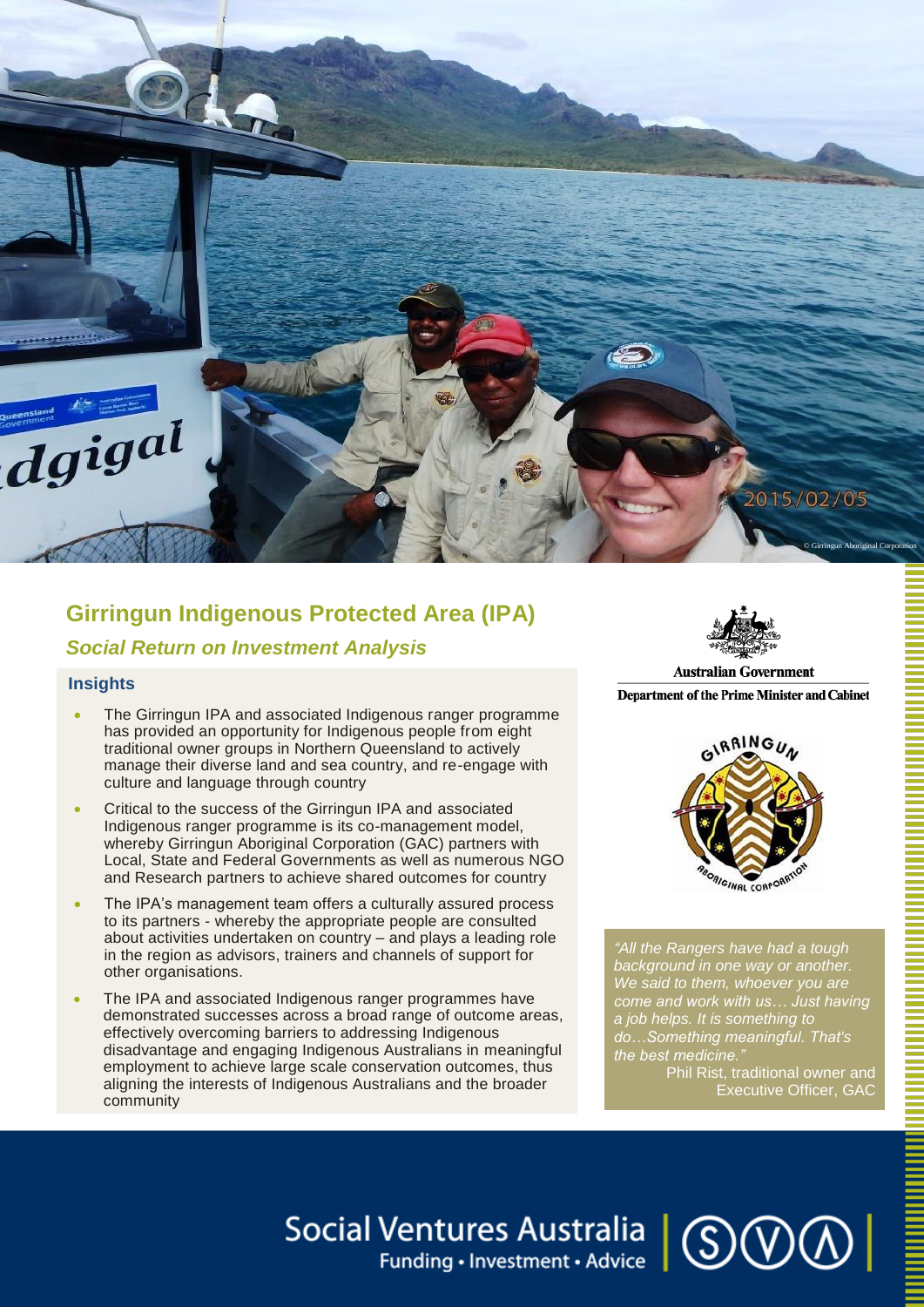# **About the Girringun IPA**

The Girringun IPA is located in Northern Queensland and was declared in June 2013. It consists of 1.26 million ha of land and sea country comprising Aboriginal-held land, private landholdings, national parks, conservation parks, fish habitat areas, marine protected areas and world heritage areas including the Great Barrier Reef World Heritage Area and Wet Tropics of Queensland World Heritage Area.

The land within the IPA belongs to eight traditional owner groups - Bandjin, Djiru, Girramay, Gugu Badhun, Gulnay, Nywaigi, Warrgamay and Warungnu traditional owners.<sup>1</sup>

The IPA aims to prioritise outcomes that Indigenous people seek for country alongside the interests of the broader Australian community, which are protected through marine and terrestrial protected areas. The IPA's plan of management for country identifies works that traditional owners have prioritised



through the consultation process including threatened species management, cultural site maintenance and research, monitoring and data collection. The transfer of cultural knowledge and language to young people, and the education of the broader community within the IPA about Indigenous culture, are also high priorities.

## **Impact of the Girringun IPA**

In the six year period covered by this SROI analysis, the Girringun IPA has generated substantial social, economic, cultural and environmental outcomes for Rangers, Community members, Government and other stakeholders. The achievement of these outcomes is strongly influenced by the time Rangers and Community members spend living and working on country.

The most significant outcomes for Rangers relate to better caring for country, increased pride and sense of self, and better health and wellbeing. The most important outcomes for Community are leveraging the IPA for additional funding and economic opportunities, and better cultural asset management.

Government is also a significant beneficiary of the IPA, experiencing a range of outcomes including more skilled Indigenous people and greater respect for Traditional Ecological Knowledge (TEK). Indigenous corporations, NGO partners and Research partners have also benefited from deeper relationships with traditional owners and being better able to meet their core objectives.

Financial proxies have been used to approximate the value of these outcomes. The social, economic, cultural and environmental value associated with the outcomes was estimated to be \$30.9m for FY10-15. During this period, \$13.9m was invested in the Girringun IPA and associated Indigenous ranger programme, with most (96%) coming from Government.

#### **Value of social, economic, cultural and environmental outcomes created by stakeholder group, FY10-15**



### **Social Return on Investment**

The Girringun IPA delivered an SROI ratio of 2.2:1 based on the investment in operations between FY10-15.

That is, for every \$1 invested, approximately \$2.2 of social, economic, cultural and environmental value has been created for stakeholders.

**Key:**

S&E: Social and Economic Outcomes Cultural: Cultural Outcomes Enviro: Environmental Outcomes

1 The Jirrbal people support declaration of the IPA in principle.